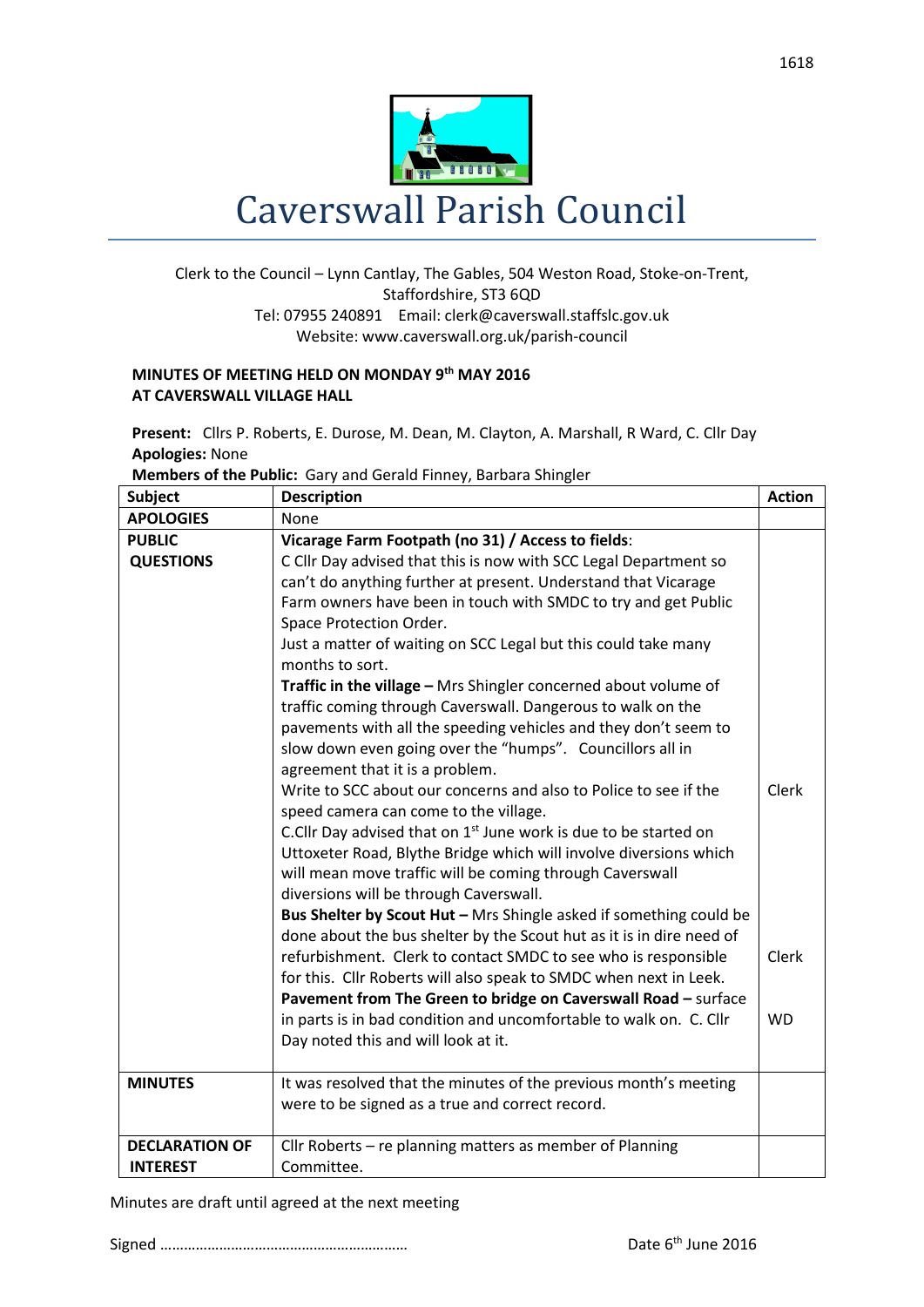| <b>Subject</b>                                                    | <b>Description</b>                                                                                                                                                                                                                                                                                                                                                                                                                                                                                                                                                                                                                                                                                                           | <b>Action</b>      |
|-------------------------------------------------------------------|------------------------------------------------------------------------------------------------------------------------------------------------------------------------------------------------------------------------------------------------------------------------------------------------------------------------------------------------------------------------------------------------------------------------------------------------------------------------------------------------------------------------------------------------------------------------------------------------------------------------------------------------------------------------------------------------------------------------------|--------------------|
| <b>REPORTS</b><br><b>COUNTY/DISTRICT</b><br><b>COUNCILLORS</b>    | 79/16 County Councillor - see Public Question<br>80/16 District Councillor - Caverswall has come out really well in<br>the second round of the Local Plan Site Options SMDC have taken<br>into account comments made after the first consultation process<br>and therefore there is no need for a further Public Meeting.<br>Cllr Ward suggested that a "flyer" was produced to thank everyone<br>for submitting comments to SMDC and advising of the current<br>situation, he will draft it out and let Clerk have it for copying.                                                                                                                                                                                          | <b>RW</b><br>Clerk |
| HANDYMAN/<br><b>LENGTHSMAN</b><br><b>REPORT</b>                   | 81/16<br>Letter received from SCC re Lengthsman Scheme ending April 2017<br>will remain unchanged in 2016-17. Also advised about reduction in<br>hours of Neighbourhood Highways Team                                                                                                                                                                                                                                                                                                                                                                                                                                                                                                                                        |                    |
| <b>MATTERS ARISING</b><br><b>FROM PREVIOUS</b><br><b>MEETINGS</b> | <b>HIGHWAYS ISSUES -</b><br>82/16 Grids and Drains<br>Nothing to report<br>83/16 Hedge on corner of Caverswall Road<br>(65/16, 39/16, 23/16, 07/15)<br>This has still not been done by Mr MacDonald, Clerk to send<br>reminder email.<br>84/16 Roughcote Lane/High Street - Diversion of Vehicular<br><b>Traffic</b><br>Notice received from SCC re temporary restrictions to remain in<br>force for 18 months for electricity pole repairs work.<br>85/16 Footpaths:<br>(66/16, 40/16, 24/16, 08/16, 155/15, 138/15. 124/15, 108/15,<br>91/15, 76/15)<br>Vicarage Farm - see Public Questions above<br>86/16 Fencing along The Dams:<br>(67/16, 41/16, 26/16, 15/16)<br>Quotes still to be obtained<br>87/16 Defibrillator: | Clerk              |
|                                                                   | (68/16, 43/16, 32/16)<br>Is now installed at The Auctioneers Arms. Leek Post and Times and<br>The Sentinel to be contacted to arrange for article to be done.<br>Clerk to do new posters for the village advising on both locations.<br>88/16 Queens 90 <sup>th</sup> Birthday:<br>(69/16, 44/16, 33/16)                                                                                                                                                                                                                                                                                                                                                                                                                     | Clerk<br>Clerk     |
|                                                                   | Still nothing heard from either School. Clerk to email both schools<br>to see if they are interested in the medals.<br>89/16 Caverswall Castle Visit<br>(75/15)<br>Very interesting and informative. Letter from Mr MacDonald read<br>out.<br>90/16 Information on cost of playground equipment/insurance<br>costs etc<br>Rough cost obtained from Dilhorne Recreation Centre of<br>£30,000.00 for their new playground. Still wait from them<br>approximate cost of annual insurance on the playground.                                                                                                                                                                                                                     | Clerk              |

Minutes are draft until agreed at the next meeting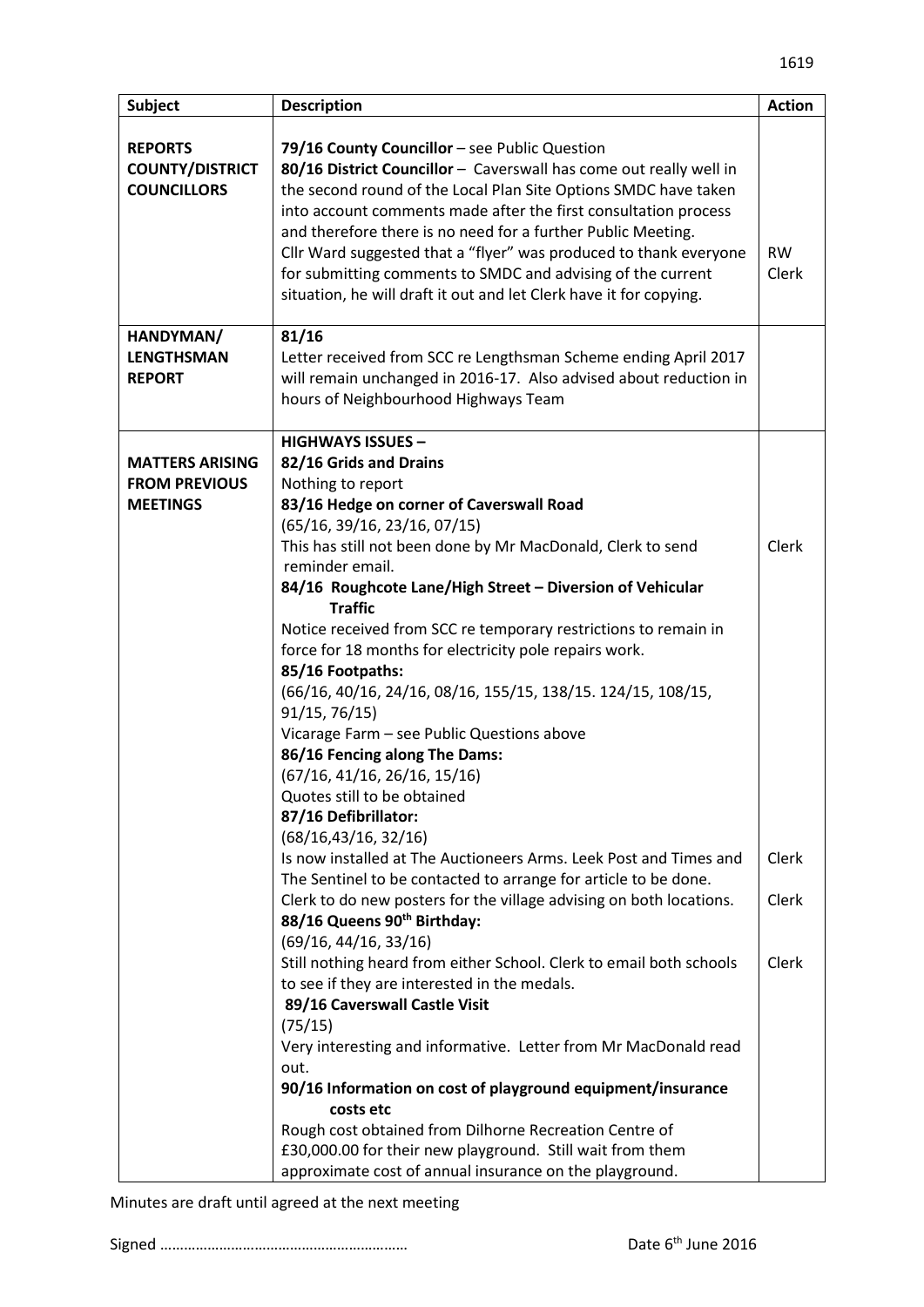| <b>Subject</b>         | <b>Description</b>                                                          | <b>Action</b> |
|------------------------|-----------------------------------------------------------------------------|---------------|
|                        | Regarding the possibility of having a playground on the playing field       |               |
|                        | site further investigation/cost analysis/feasibility study is needed.       |               |
|                        | Planning permission would be needed, consideration also need to             |               |
|                        | be given to what this would mean to the village with regards to             |               |
|                        | attracting people from outside the village - pros and cons. Cllr            |               |
|                        | Marshall offered to undertake this project.                                 | AM            |
|                        | <b>Unresolved Items: none</b>                                               |               |
|                        | 91/16                                                                       |               |
| <b>CORRESPONDENCE</b>  | <b>TSB</b><br><b>Bank Statement</b>                                         |               |
|                        |                                                                             |               |
|                        | Robin MacDonald<br>Re Visit etc                                             |               |
|                        |                                                                             |               |
|                        | Fisher German<br>Re Vicarage Farm information re footpath/lane              |               |
|                        |                                                                             |               |
|                        | <b>SMDC</b><br>Re Local Plan Site Options consultation                      |               |
|                        |                                                                             |               |
|                        | <b>SCC</b><br>Re Neighbourhood Highways Team and Lengthsman                 |               |
|                        |                                                                             |               |
|                        | 92/16 Accounts                                                              |               |
| <b>FINANCE -</b>       | Payments:                                                                   |               |
| <b>YEAR END</b>        | The following accounts were approved for payment: -                         |               |
| <b>ACCOUNTS, AUDIT</b> | Mrs L Cantlay - Clerk Salary and Expenses - May<br>£221.00*                 |               |
| <b>AND ANNUAL</b>      | Town & Country Services - April invoice<br>£348.00 *                        |               |
| <b>RETURN</b>          | Barrs Electrical - Installation of Cabinet for<br>£140.00 *                 |               |
|                        | Defibrillator at The Auctioneers Arms                                       |               |
|                        |                                                                             |               |
|                        | TOTAL PAYMENTS THIS MONTH - £707.00                                         |               |
|                        | - indicates payments to be made via Internet Banking Faster<br>$\ast$       |               |
|                        | Payment, approved at meeting.                                               |               |
|                        |                                                                             |               |
|                        | Transfer: none required                                                     |               |
|                        | Receipts:                                                                   |               |
|                        | Bank interest - both accounts - $E0.37$ & $E0.43 = E0.80$                   |               |
|                        | SMDC $-1st$ Precept payment - £4723.44                                      |               |
|                        | HMRC-VAT Refund - £1339.59                                                  |               |
|                        | SCC 2015-16 Lengthsman Payment - £699.00                                    |               |
|                        | Total Receipts - £6762.83<br>Accounts (after any payment or receipts made): |               |
|                        | Current Account - £2434.23                                                  |               |
|                        | Instant Access Account - £14,280.93                                         |               |
|                        | Contingency Account - £8,104.85                                             |               |
|                        | It was agreed by all Councillors to transfer £2,000.00 from the             |               |
|                        | Instant Access Account into the Contingency Account.                        | Clerk         |
|                        | 93/16 Audit and Annual Return 2015-16:                                      |               |
|                        | All Account books etc are currently with Caroline Hulse for Internal        |               |
|                        | auditing.                                                                   |               |
|                        | 94/16                                                                       |               |
| <b>PLANNING</b>        | <b>Applications:</b>                                                        |               |
| <b>MATTERS</b>         | DET/2016/0022 - Caverswall Park Farm - Change of use of existing            |               |
|                        | offices (Use Class B1) to 1 no dwelling (Use Class C3) - No                 | Clerk         |
|                        | Objection                                                                   |               |

Minutes are draft until agreed at the next meeting